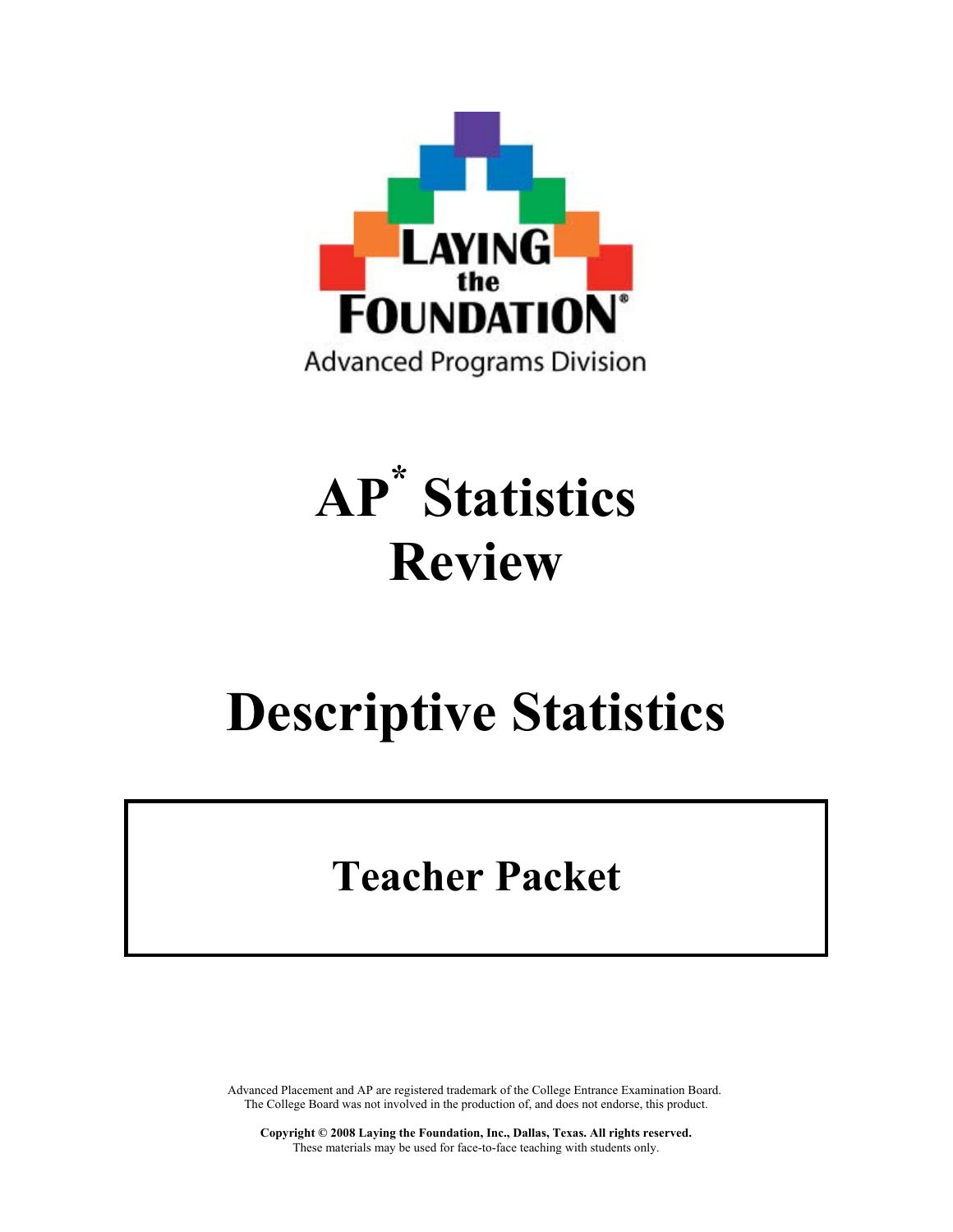

# *Describing or comparing distributions:*

# *Always give the shape, center, and spread in the context of the question.*

Shape - Tell what the graph looks like.

- Symmetric
- Skewed and direction of skewness
- Uniform
- Peaks (modes) and the location of the peaks
- Gaps in data and the location of the gaps
- Unusual values in the data and the location of those values

Center - Tell (numerically) where the center of the data is.

- Mean average;  $\mu$  for population;  $\bar{x}$  for sample
- Median middle value when data is listed from low to high
- Mode peak in the distribution or most frequently occurring value

Spread or variability - Tell (numerically) how spread out the data is.

- Standard deviation "average" distance between the data points and the mean
- Inter-Quartile Range (IQR) = range of the middle 50% of the data =  $Q_3 Q_1$
- $\bullet$  Range = maximum minimum

# *Identifying an outlier*

- An unusual value in the data set which is too far from its quartiles
- Numerically, this is any value that exceeds  $Q_3 + 1.5IQR$  or is less than  $Q_1 - 1.5 IQR$

# *Choosing appropriate measures of center and spread*

- ! If the data is fairly symmetric, use the mean and standard deviation. These are not *resistant* to the presence of skewness or outliers.
- ! If the data is skewed or outliers are present, use the median and IQR instead.
- ! Use the mode or range for additional information or if the other measures cannot be calculated from the information given.

# *Drawing and/or interpreting graphs (by hand or on your calculator)*

- ! Histogram (with either frequency or relative frequency on the vertical axis)
- Stemplot (also called stem-and-leaf plot)
- Dot plot (for small data sets)
- Boxplot and modified boxplot (which shows outliers)
- Cumulative frequency plot or ogive
- Normal quantile plot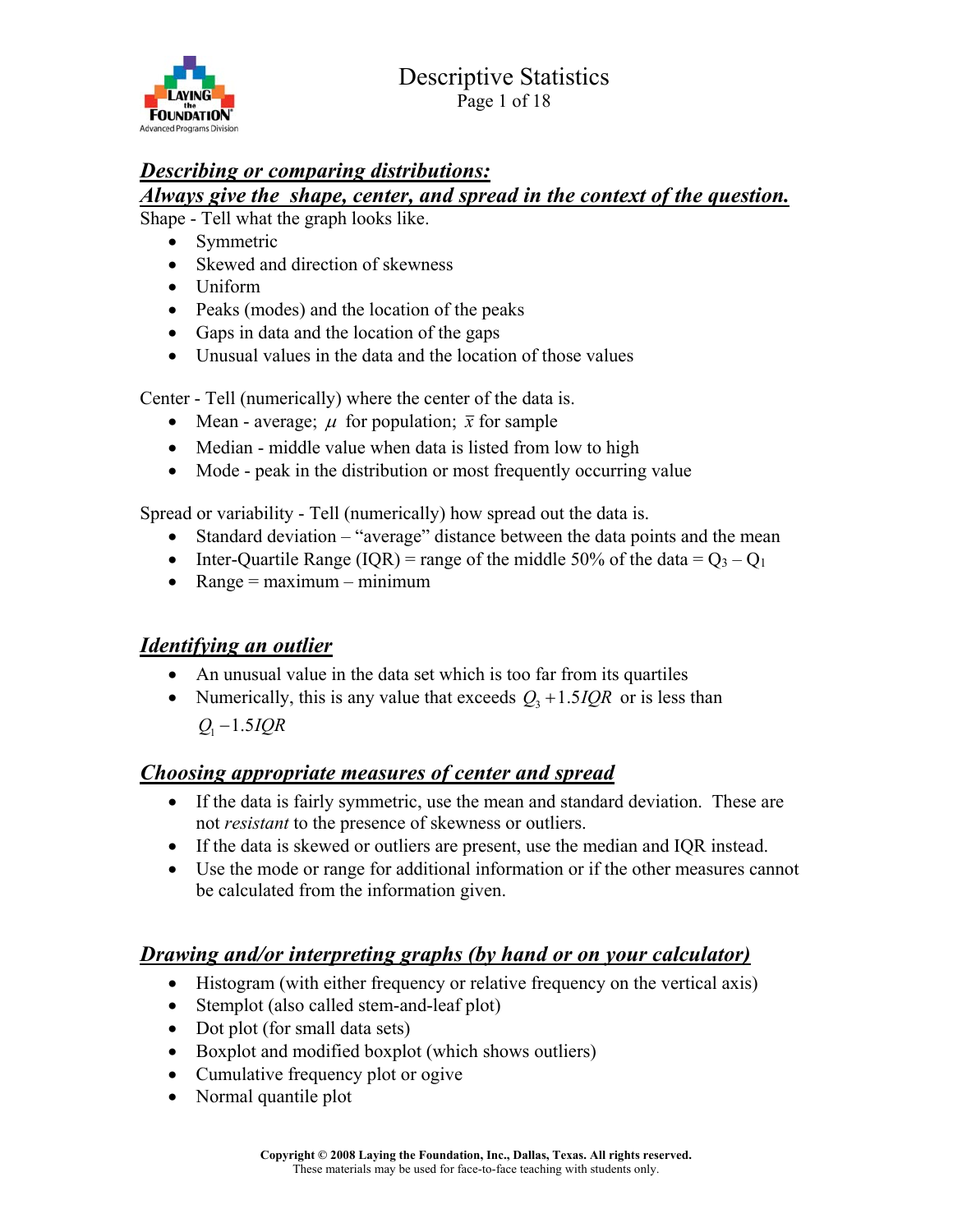

# *Transforming data by multiplying/dividing or adding/subtracting*

- ! Measures of center (mean, median, mode) transform just like any data point.
- ! Measures of spread (standard deviation, IQR, or range) are transformed only when the data is multiplied or divided by a constant.
- Example: You have measured the barefooted height (in inches) of everyone in your class and determined these values: mean  $= 67.0$  inches, standard deviation = 1.9 inches, median =  $66.2$  inches,  $Q_1 = 64.0$  inches,  $Q_3 = 68.9$ inches. Now everyone puts on shoes with a 4.0 cm heel. Find the following measures in centimeters: mean, standard deviation, median,  $IQR$ . (1 inch = 2.54 centimeters.)

Solution:

Here is how the transformation is written:

new height in cm = 
$$
\left(2.54 \frac{\text{cm}}{\text{in}}\right)
$$
 (old height in inches) + 4.0cm

Now find the values asked for in the problem.

new mean = 
$$
\left(2.54 \frac{cm}{in}\right) (67.0 \text{ in}) + 4.0 \text{ cm} = 174 \text{ cm}
$$
  
\nnew standard deviation =  $\left(2.54 \frac{cm}{in}\right) (1.9 \text{ in}) = 4.8 \text{ cm}$   
\nnew median =  $\left(2.54 \frac{cm}{in}\right) (66.2 \text{ in}) + 4.0 \text{ cm} = 172 \text{ cm}$   
\noriginal  $IQR = Q_3 - Q_1 = 68.9 \text{ in} - 64.0 \text{ in} = 4.9 \text{ in}$   
\nnew  $IQR = \left(2.54 \frac{cm}{in}\right) (4.9 \text{ in}) = 12.4 \text{ cm}$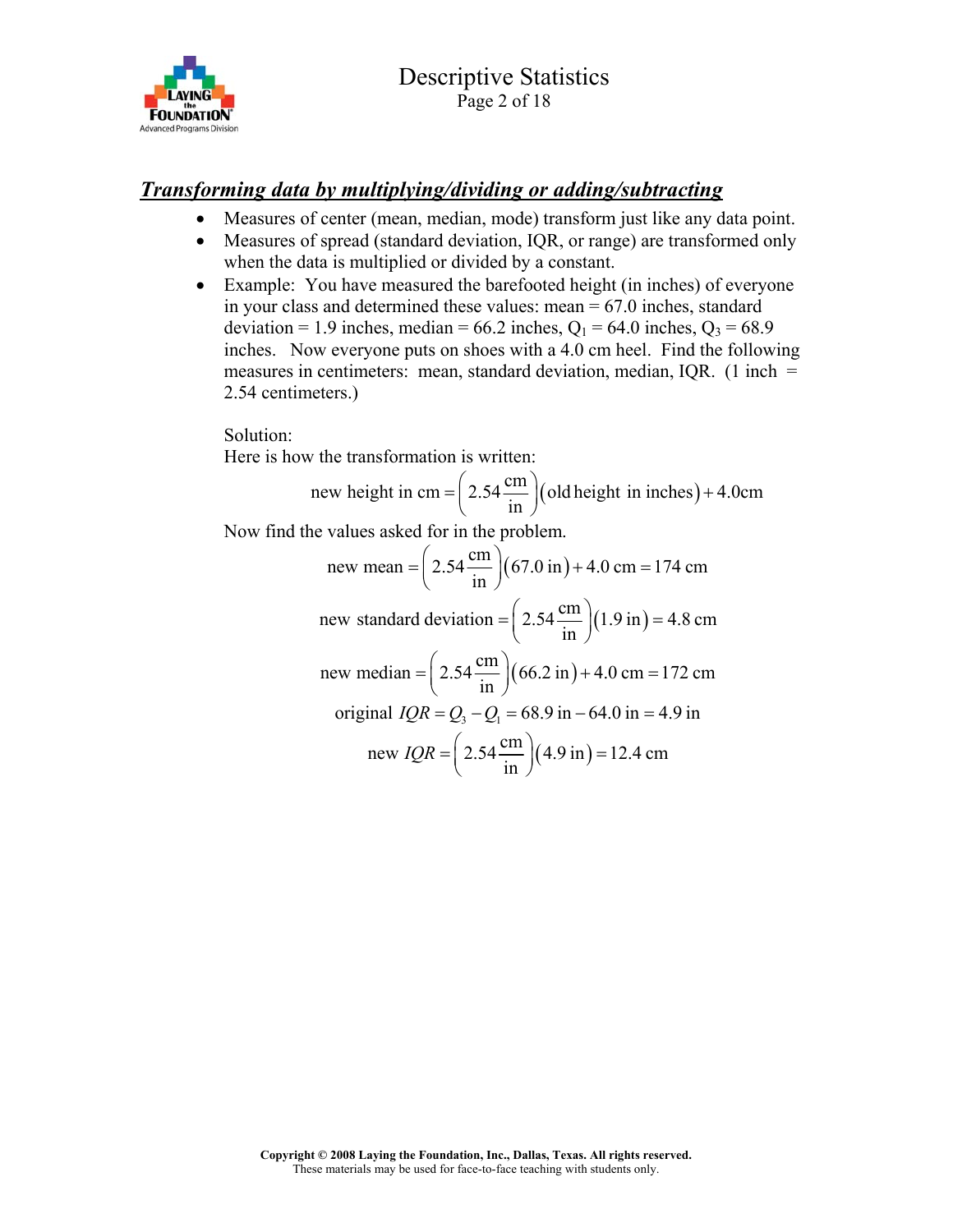

# *Multiple Choice Questions on Descriptive Statistics*

- 1. If the largest value of a data set is doubled, which of the following is false?
	- (A) The mean increases.
	- (B) The standard deviation increases.
	- (C) The interquartile range increases.
	- (D) The range increases.
	- (E) The median remains unchanged.

2. The five-number summary for scores on a statistics exam is 35, 68, 77, 83, 97. In all, 196 students took the test. About how many had scores between 77 and 83?

- (A) 6
- (B) 39
- (C) 49
- (D) 98
- (E) It cannot be determined from the information given.

3. The following list is a set of data ordered from smallest to largest. All values are integers. 2 12 *y y y* 15 18 18 19

- I. The median and the first quartile cannot be equal.
- II. The mode is 18.
- III. 2 is an outlier.
- (A) I only
- (B) II only
- (C) III only
- (D) I and III only
- $(E)$  I, II, and III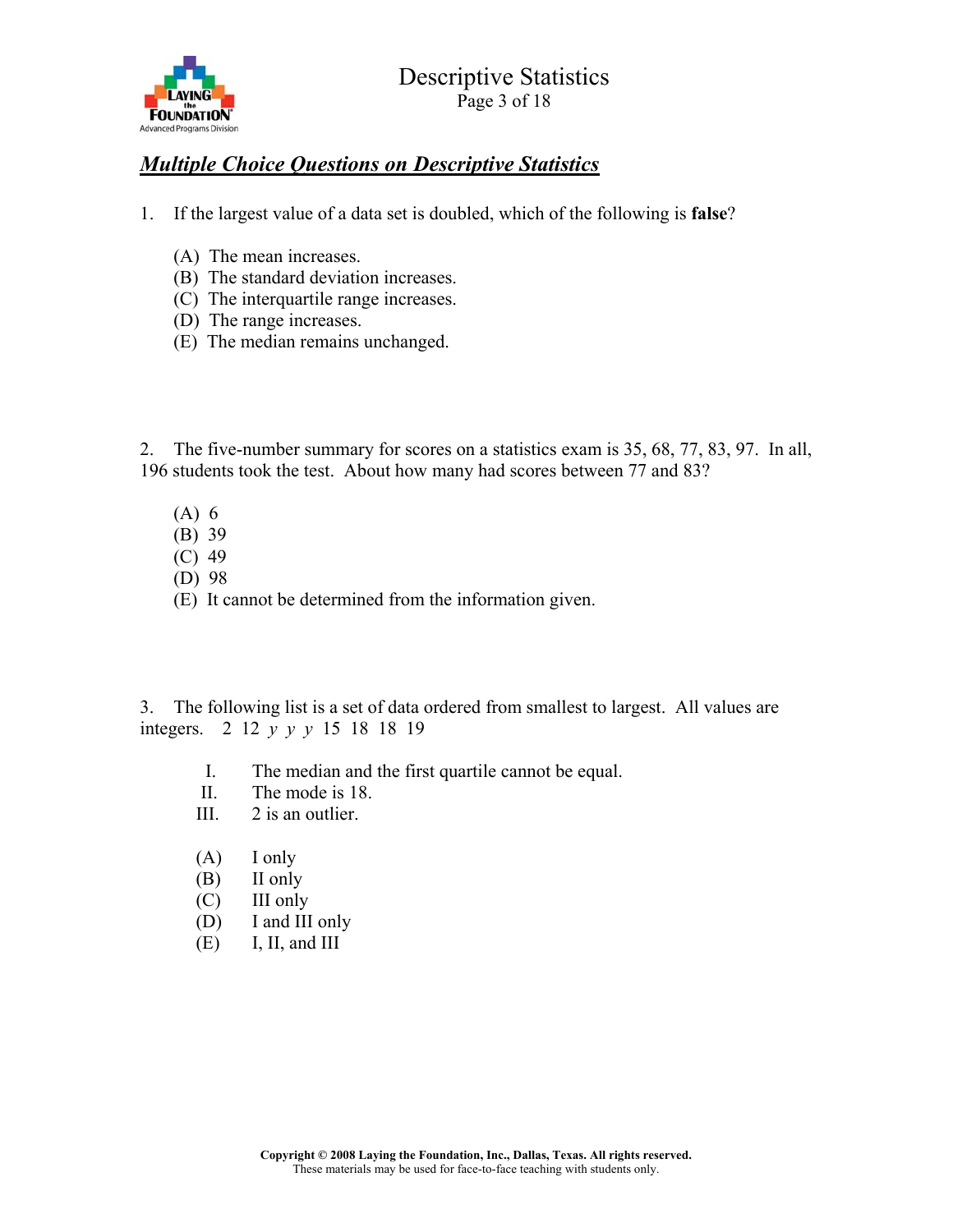

4. A substitute teacher was asked to keep track of how long it took her to get to her assigned school each morning. Here is a stem plot of the data. Would you expect the mean to be higher or lower than the median?

```
20002344578
302574 12789
50286 \mid 0.5
```
Key:  $4|1 = 41$  kilometers

- (A) Lower, because the data are skewed to the left.
- (B) Lower, because the data are skewed to the right.
- (C) Higher, because the data are skewed to the left.
- (D) Higher, because the data are skewed to the right.
- (E) Neither, because the mean would equal the median.

5. A professor scaled (curved) the scores on an exam by multiplying the student's raw score by 1.2, then adding 15 points. If the mean and standard deviation of the scores before the curve were 51 and 5, respectively, then the mean and standard deviation of the scaled scores are respectively:

- (A) 76.2 and 21 (B) 76.2 and 6
- (C) 76.2 and 5
- (D) 61 and 6

(E) cannot be determined without knowing if the scores are normally distributed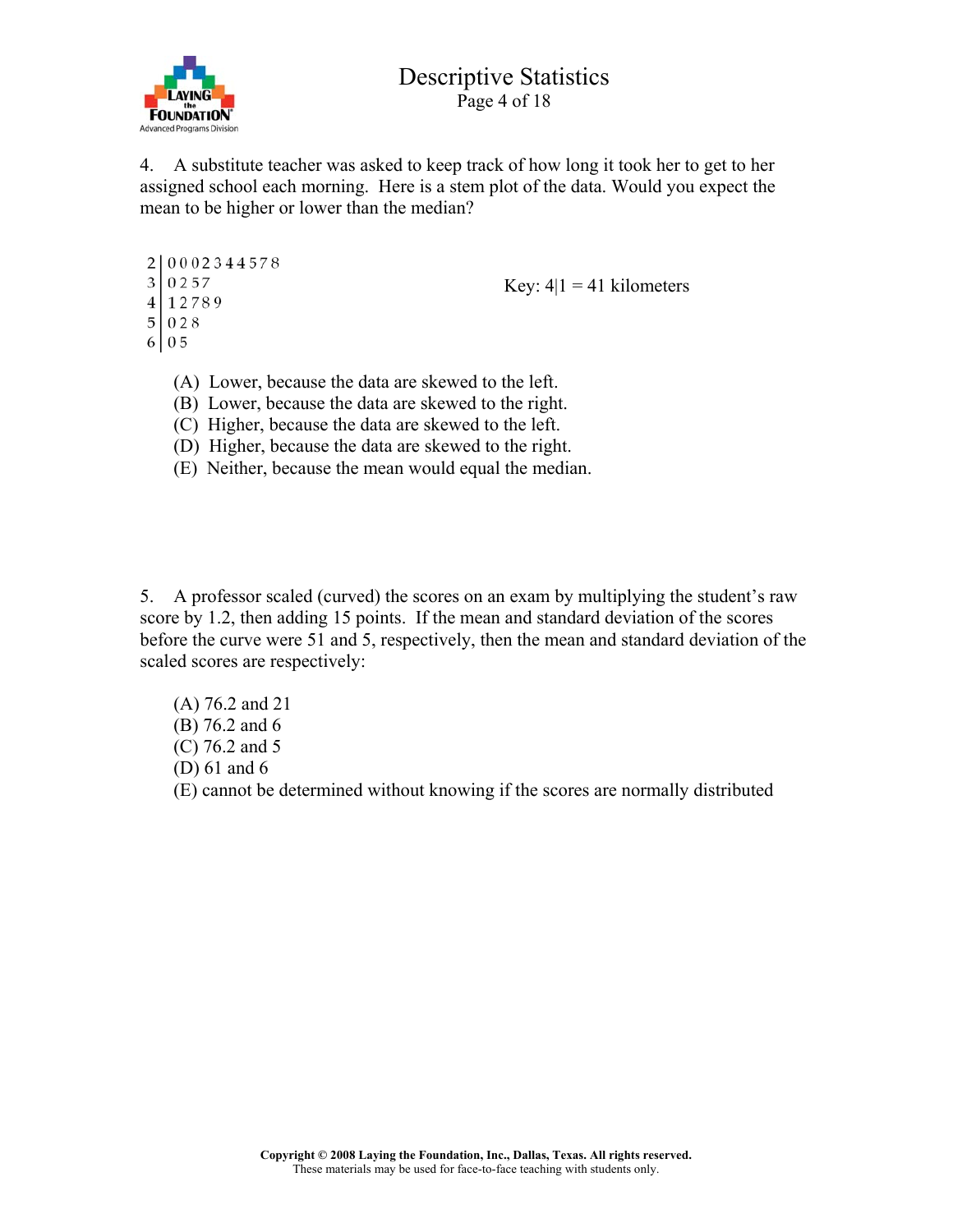

6. In the northern U.S., schools are often closed during severe snowstorms. These missed days must be made up at the end of the school year. The following histogram shows the number of days missed per year for a particular school district using data from the past 75 years. Which of the following should be used to describe the center of the distribution?

Frequency



- (A) Mean, because it uses information from all 75 years.
- (B) Median, because the distribution is skewed.
- (C) IQR, because it excludes outliers and includes the middle 50% of the data.
- (D) Quartile 1, because the distribution is skewed to the right.
- (E) Standard deviation, because it is unaffected by outliers.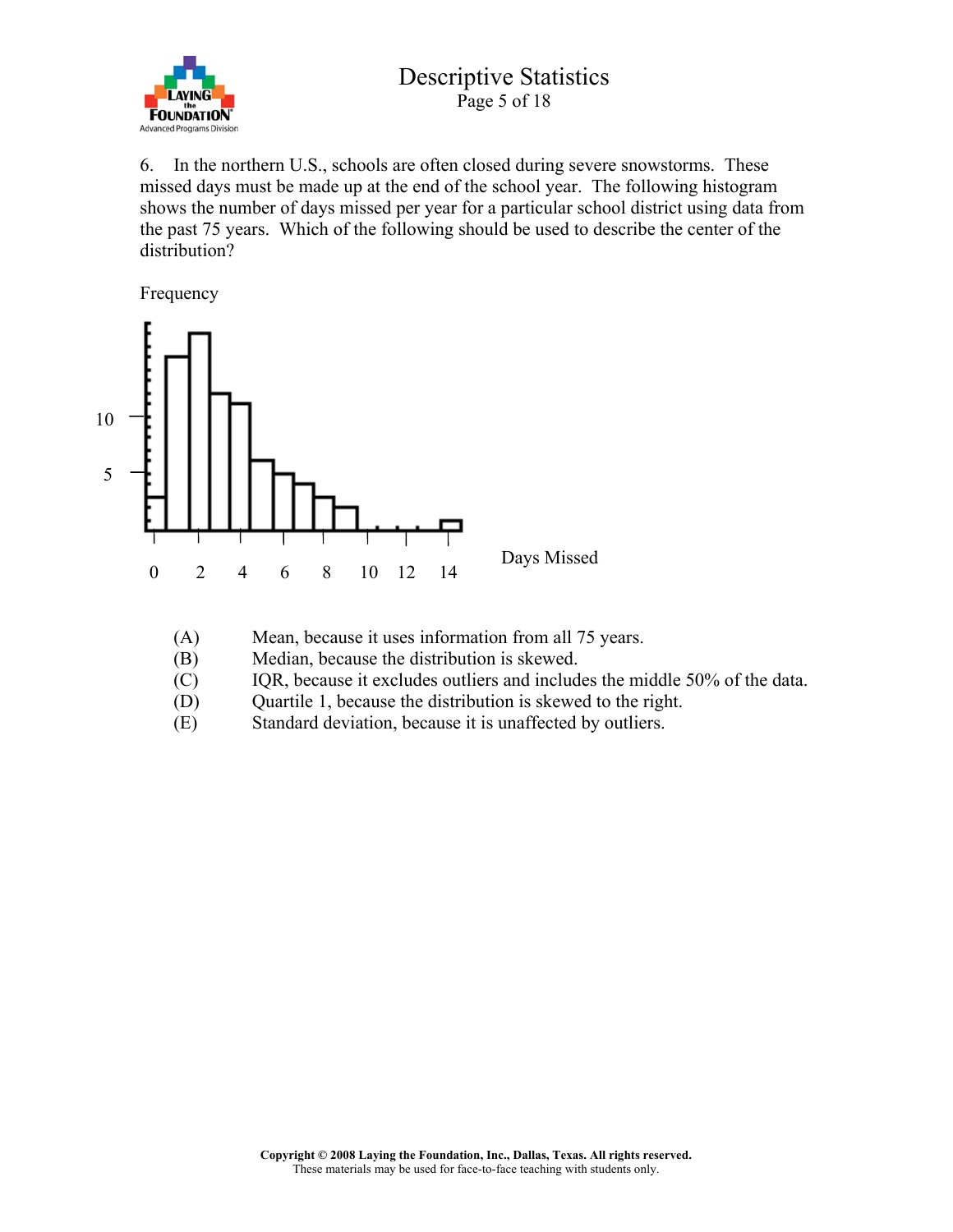

7. Which boxplot was made from the same data as this histogram?

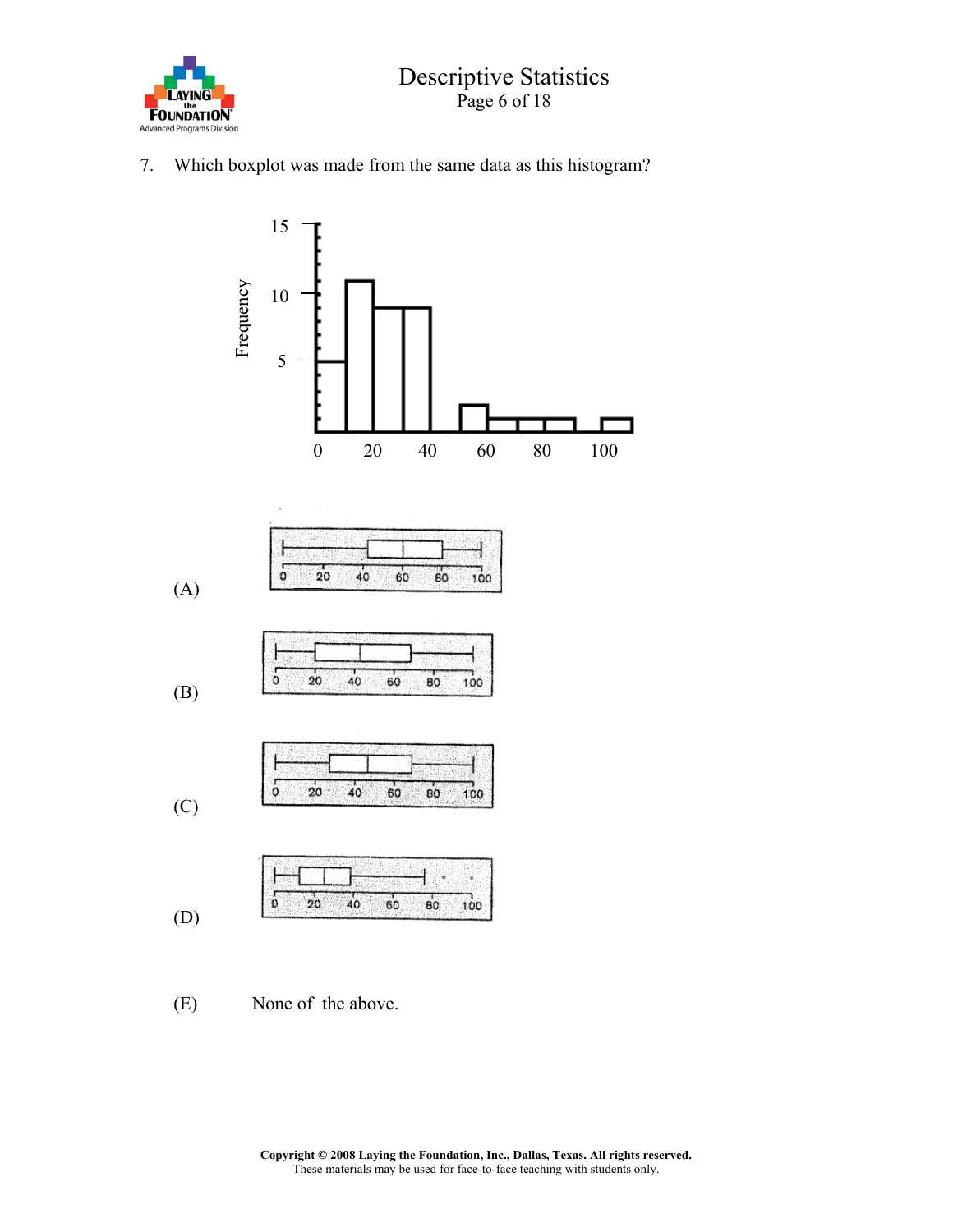

8. One advantage of using a stem-and-leaf plot rather than a histogram is that the stemand-leaf plot

- (A) shows the shape of the distribution more easily than the histogram.
- (B) changes easily from frequency to relative frequency.
- (C) shows all of the data on the graph.
- (D) presents the percentage distribution of the data.

9. This histogram shows the closing price of a stock on 50 days.

(E) shows the mean on the graph.



In which range does the first quartile lie?

| (A) | $0$ to $10$ |
|-----|-------------|
| (B) | 10 to 20    |
| (C) | 20 to 30    |
| (D) | 30 to 40    |
| (E) | 80 to 90    |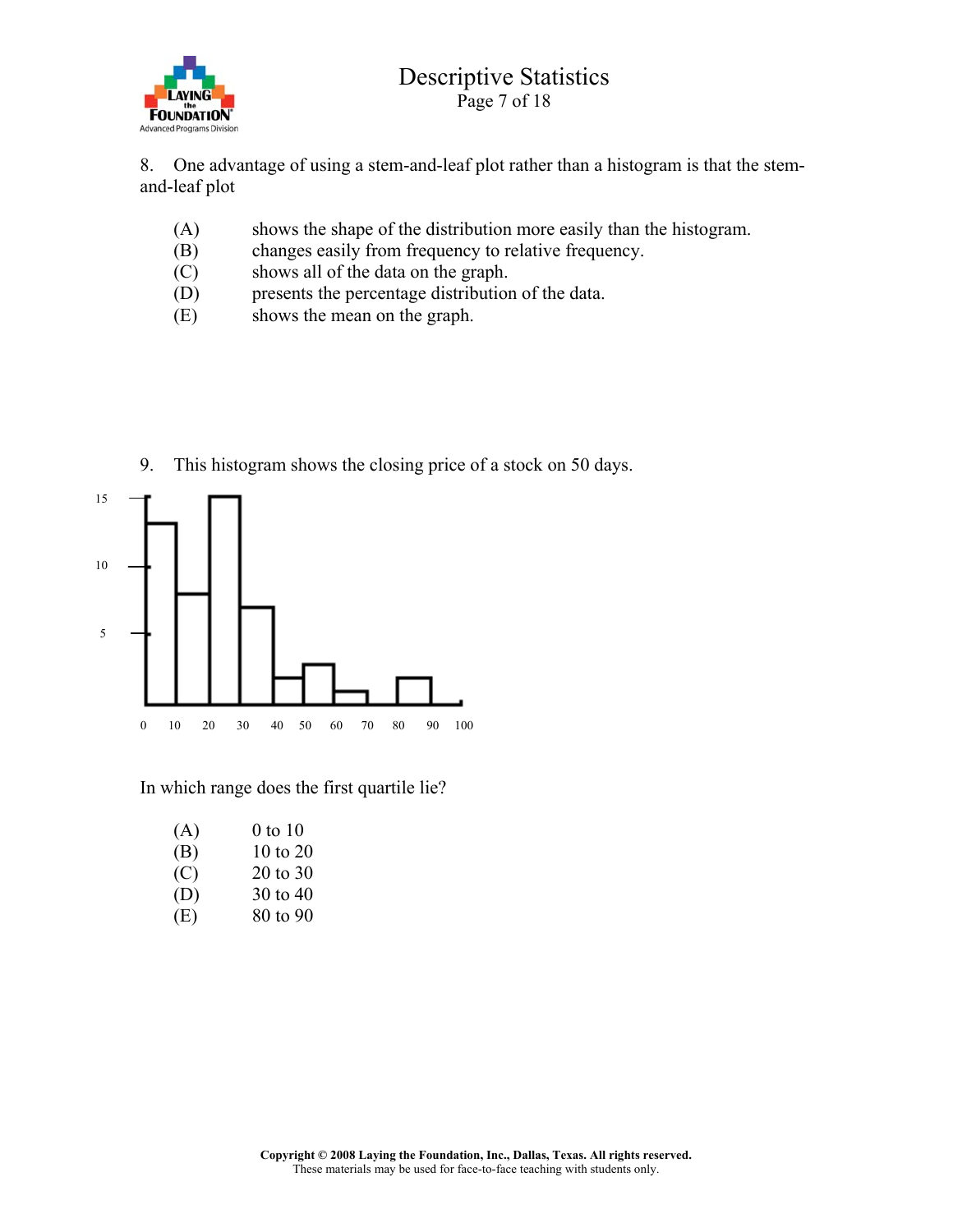

10. The scores of male (M) and female (F) students on a statistics exam are displayed in the following boxplots. The pluses indicate the location of the means.



Which of the following is correct?

- (A) The mean grade of the females is about 72.
- (B) About 75% of the males score above 82.
- (C) The median of the male students is about 66.
- (D) The scores of the males have a higher variability than the scores of the females.
- (E) About 25% of the females scored above 72.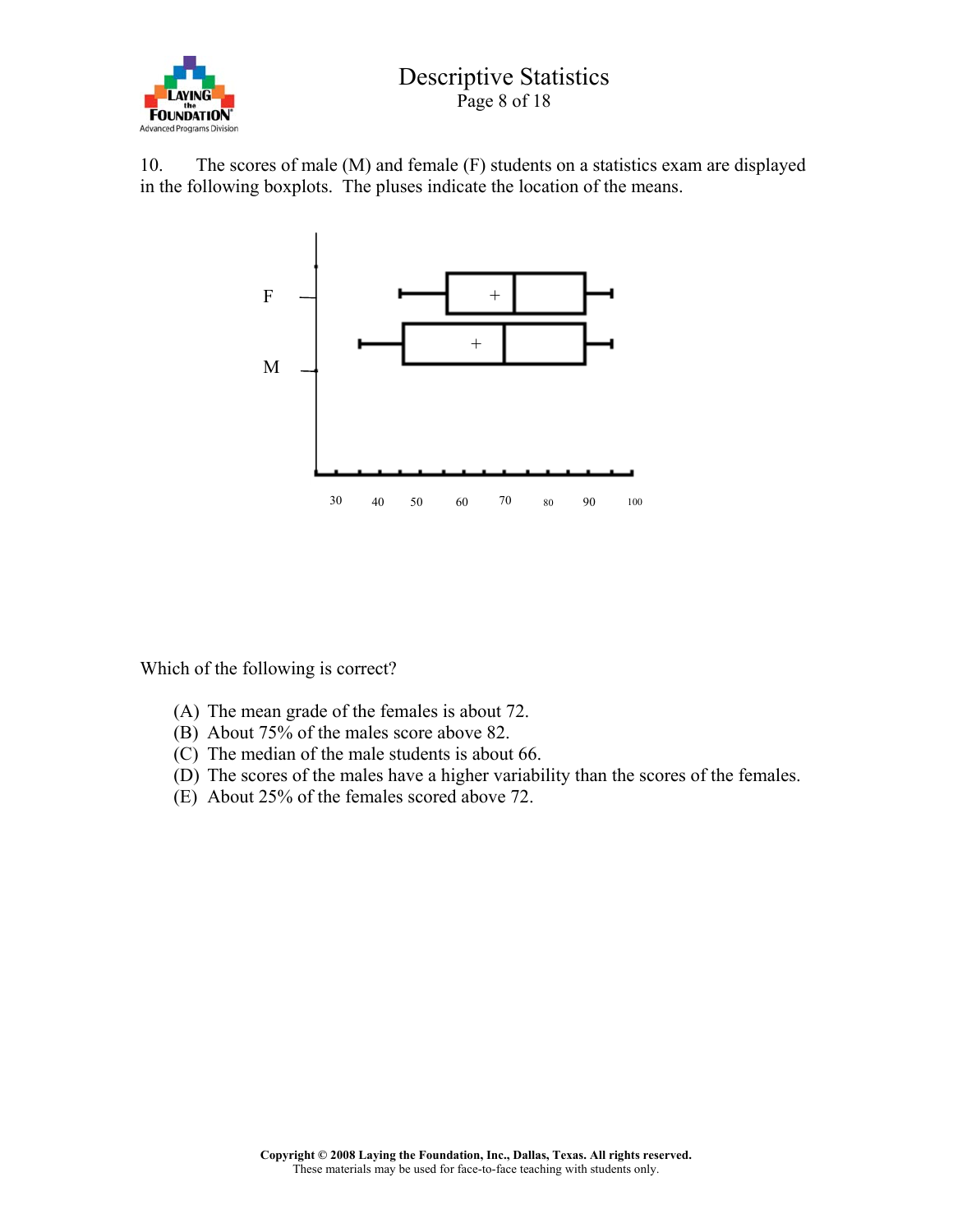

1. As a project in their physical education classes, elementary school students were asked to kick a soccer ball into a goal from a fixed distance away. Each student was given 8 chances to kick the ball, and the number of goals was recorded for each student. The number of goals for 200 first graders is given in the table.

| Number of goals scored | Number of first |
|------------------------|-----------------|
|                        | graders         |
|                        | 14              |
|                        | 37              |
| $\overline{2}$         | 51              |
| 3                      | 33              |
|                        | 30              |
| 5                      | 14              |
|                        |                 |
|                        |                 |
|                        |                 |

In order to compare whether older children are better at kicking goals, the exercise was repeated with 200 fourth graders.

| Number of goals scored | Number of fourth |
|------------------------|------------------|
|                        | graders          |
|                        |                  |
|                        |                  |
| 2                      | 18               |
| 3                      | 24               |
|                        | 27               |
|                        | 34               |
|                        | 39               |
|                        | 28               |
|                        | 14               |

(a) Graph these two distributions so that the number of goals scored by the first graders and the number of goals scored by the fourth graders can be easily compared.

(b) Based on your graphs, how do the results from the fourth graders differ from those of the first graders? Write a few sentences to answer this question.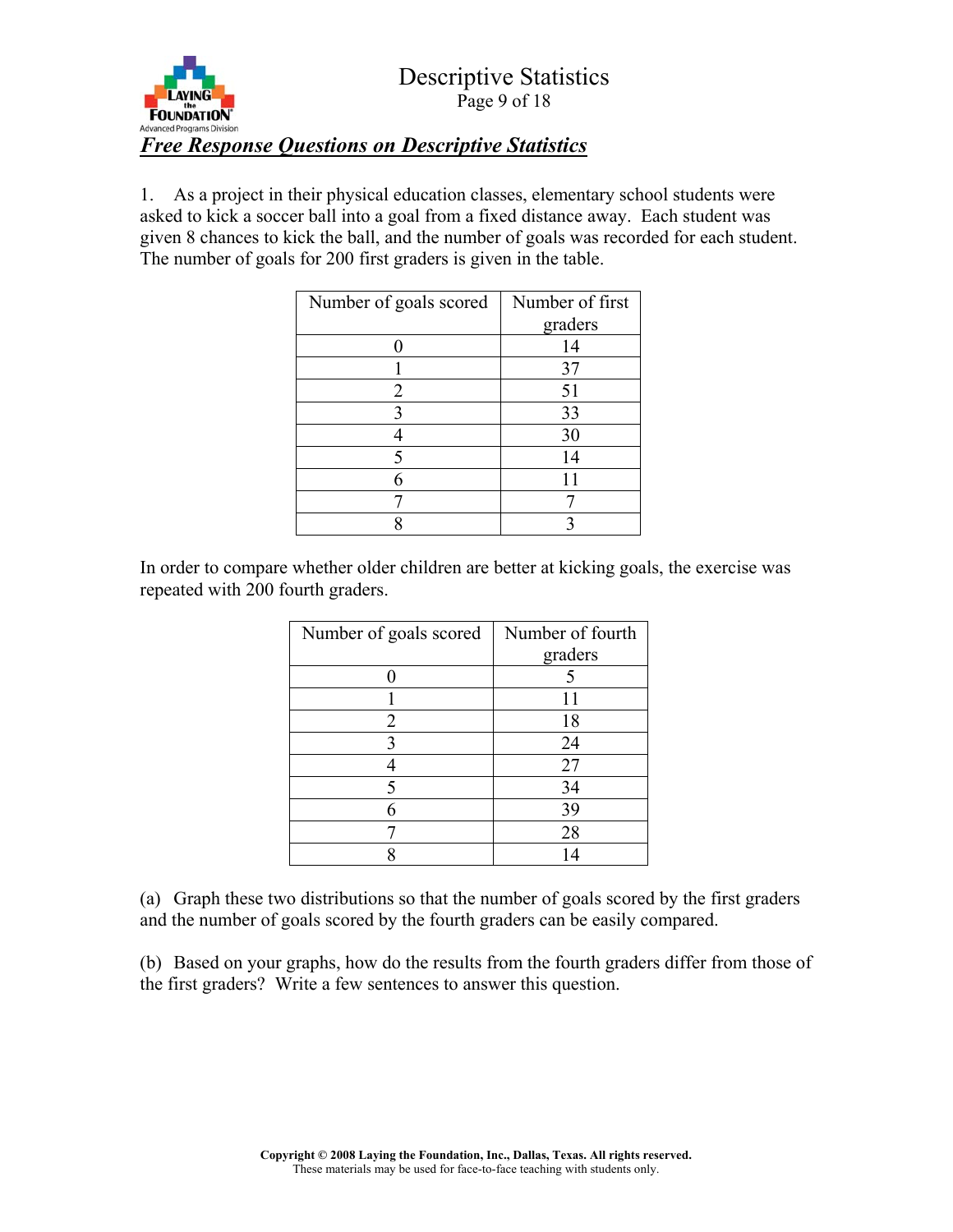

2. Students at a weekend retreat were asked to record their total amount of sleep on Friday and Saturday nights. The results are shown in the cumulative frequency plot below.



(a) The graph goes through the point (11, 70). Interpret this point in the context of the problem.

(b) Find the interquartile range for the total hours of sleep. Show your work. (Work on the graph counts as work shown.)

(c) Check the appropriate space below and explain your reasoning.

In this distribution,

- the mean amount of sleep will be less than the median amount of sleep.
- the mean amount of sleep will be equal to the median amount of sleep.
- the mean amount of sleep will be greater than the median amount of sleep.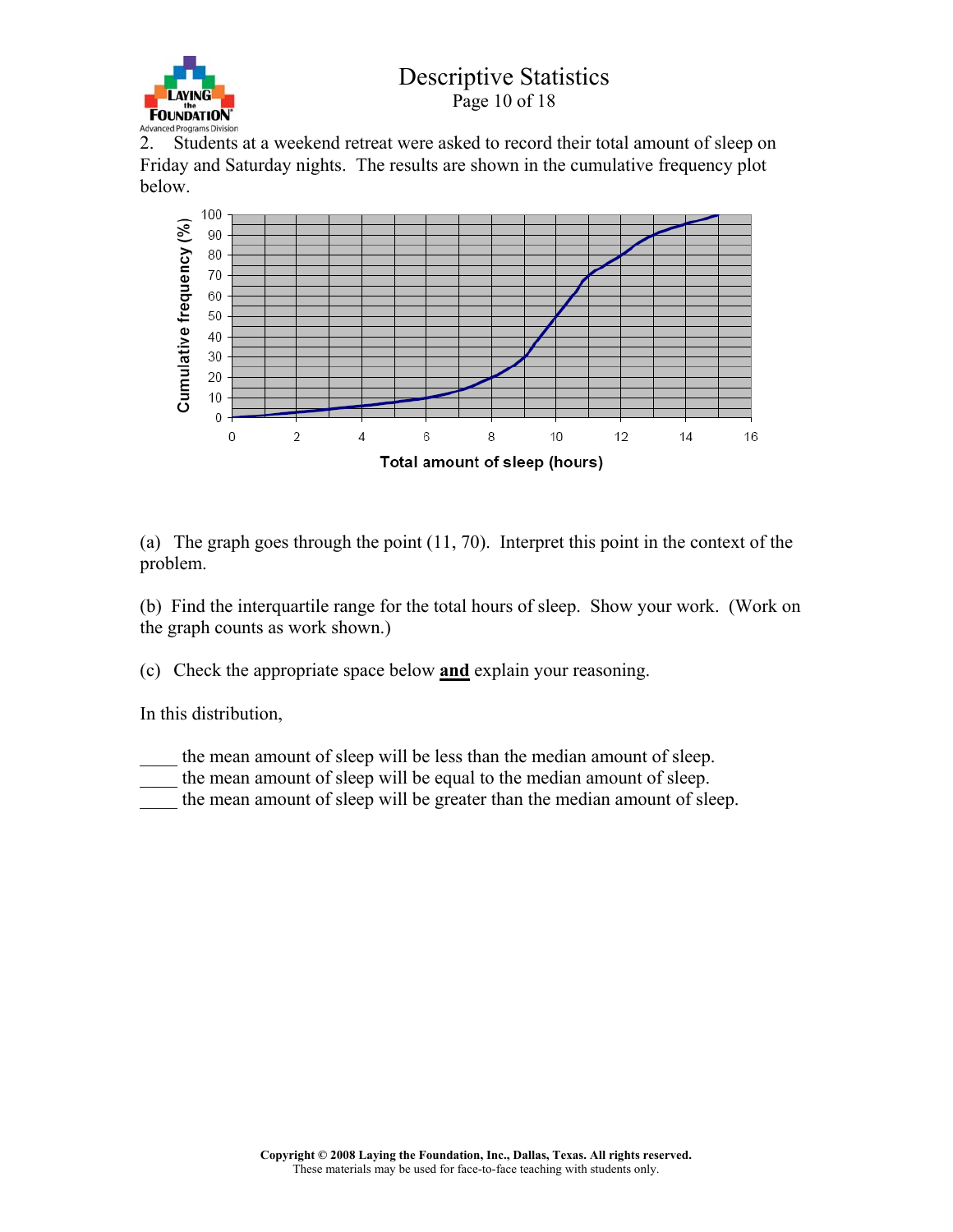

3. Employees of a British company are paid monthly salaries in British pounds  $(f)$ . One division of the company will be relocated to France for a year, where their salaries will be paid in the currency of the European Union, the euro  $(\epsilon)$ . One British pound is equal to 1.27 euros. While the employees are in France, each will also get a monthly bonus of  $\epsilon$ 325 (or 325 euros).

The following are statistics for the employees' original salaries in Great Britain.

| Minimum            | £800   |
|--------------------|--------|
| First quartile     | £ 1250 |
| Median             | £1470  |
| Third quartile     | £ 2250 |
| Maximum            | £4500  |
| Mean               | £ 2025 |
| Standard deviation | £475   |

(a) One employee earns £ 1600 per month in Great Britain. Calculate this person's monthly salary in euros (including bonus) after the relocation to France.

(b) Find the mean and standard deviation of the employees' monthly salaries in euros after the move to France. Show your work.

 (c) Based on the salaries in Great Britain, are there any outliers in the salary data? Explain why or why not.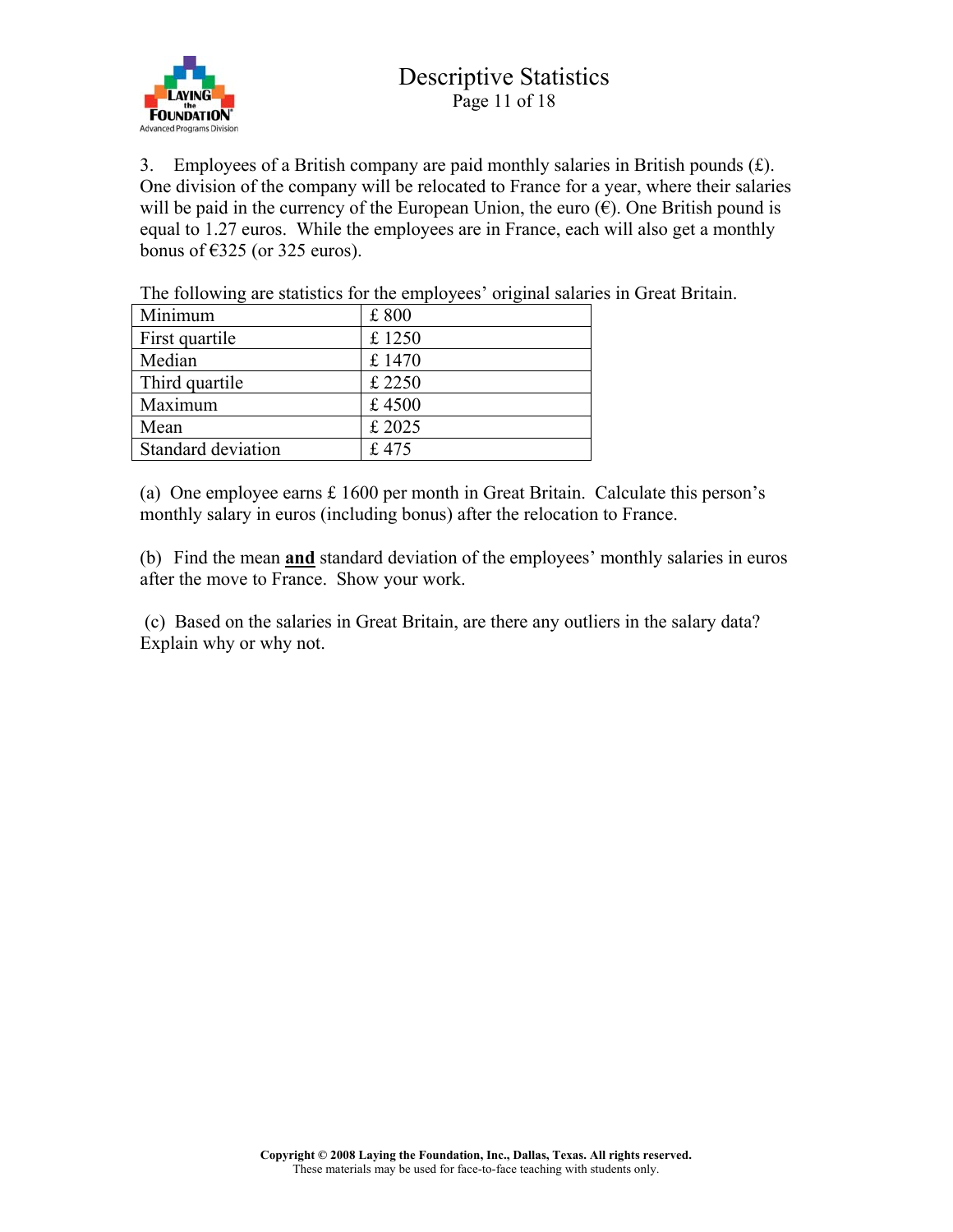

# *Key to Descriptive Statistics Multiple Choice*

- 1. C Median and IQR are resistant, so they do not change.
- 2. C 25% of scores lie between median and  $Q_3$ ; 25% of 196 is 49.
- 3. D The median and  $Q_1$  are equal if  $y = 12$ . The mode is *y*. 2 is an outlier if

the IQR is 6, which is the largest it could be.

- 4. D Skewed right so mean is pulled up toward outliers; mean > median
- 5. B Don't add 15 when transforming the standard deviation.
- 6. B Skewed, so you need to use resistant measures
- 7. D
- Can't do B, D, or E; can see shape equally well on both

9. A When the 46 data points are put in order from lowest to highest,  $Q_1$  would be the 12<sup>th</sup> value. Since there are 13 values in the first histogram bar,  $Q_1$  is in the range 0 to 10.

10. D IQR for males  $>$  IQR for females (width of box)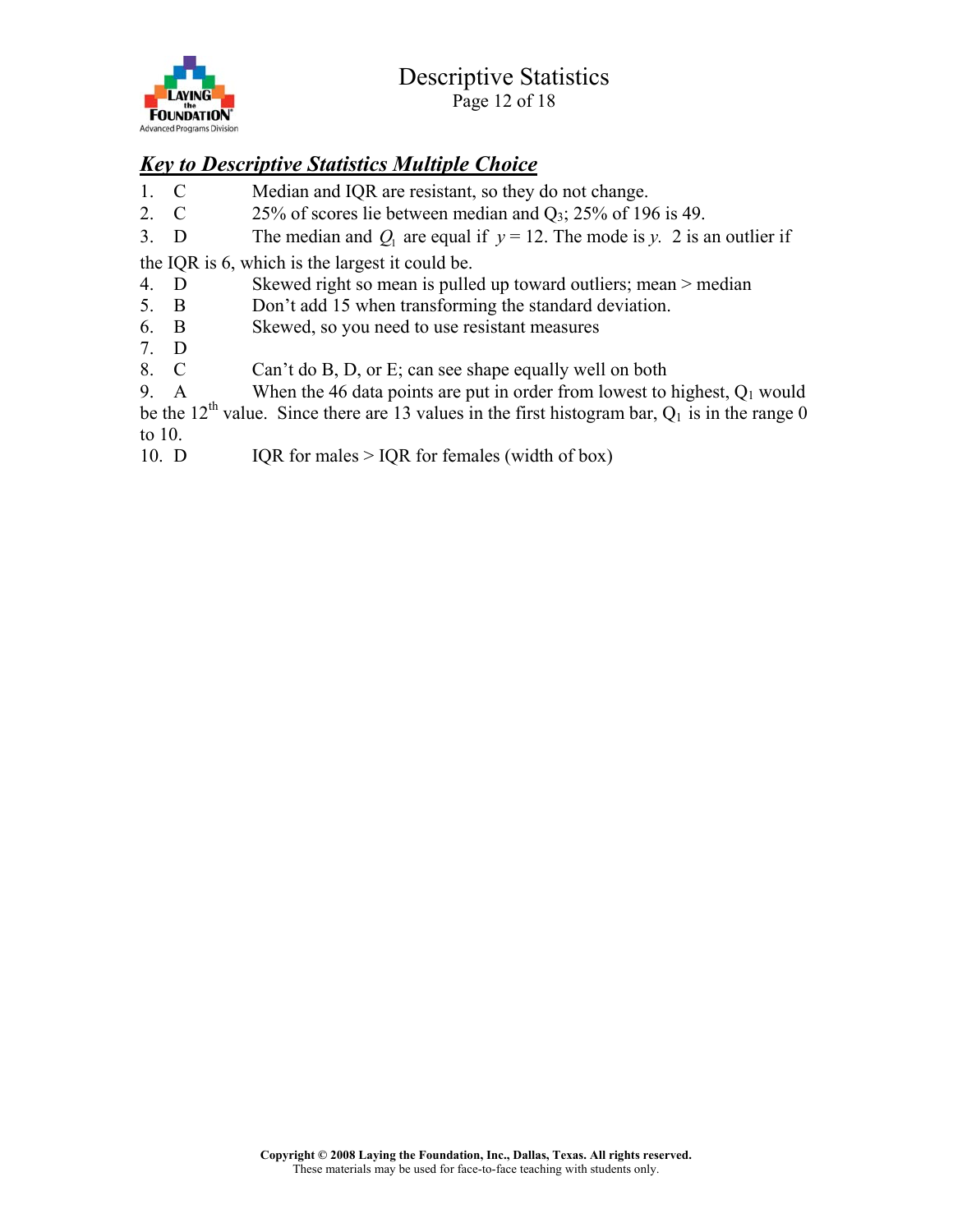

# *Rubric for Descriptive Statistics Free Response*

#### 1. Solution

Part (a): Show either side-by-side boxplots OR histograms on the same scale.



# Number of Goals Scored



Shaded bars are first graders; Unshaded bars are fourth graders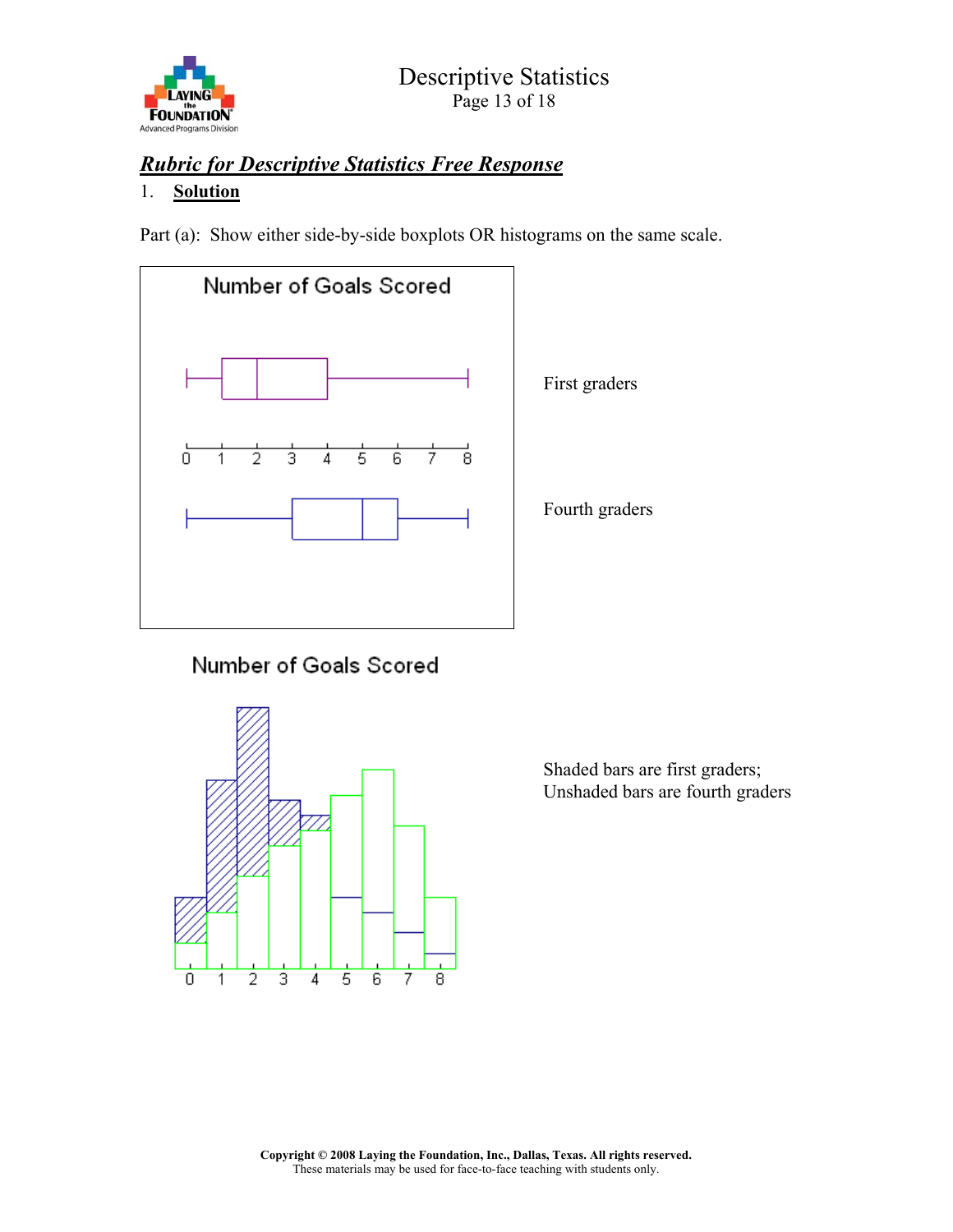

Part (b):

The fourth graders tended to score more goals The  $4<sup>th</sup>$  graders' mean (4.695), median (5) and mode (6) were all larger than those of the first graders (mean  $= 2.835$ , median  $=$ 2, mode = 2). Both grades have approximately the same variability (for fourth graders, standard deviation = 2.1,  $IQR = 3$  and for first graders, standard deviation = 1.9 and IQR  $= 3$ ). The distribution for the goals scored by the fourth graders is skewed left while the distribution for the first graders is skewed right.

# **Scoring**

Parts (a) and (b) are essentially correct (E), partially correct (P), or incorrect (I).

Part (a) is correct if either side-by-side boxplots, overlapping histograms, or individual histograms are made on the same scale. Graphs must be labeled and have values on the axes for scaling. Since sample sizes are equal, either frequency or relative frequency could be used on the vertical axis of the histogram(s).

Part (a) is partially correct if graphs are started correctly but are incomplete OR scaling is absent.

Part (a) is incorrect if frequencies are interpreted as data.

Part (b) is essentially correct if graphs are interpreted in context, explicitly comparing at least two of shape, center, and spread.

Part (b) is partially correct if interpretation is correct but not in context OR

comparison of groups is made on only one of shape, center, or spread OR

values are given but not compared on at least 2 of shape, center, and spread

Part (b) is incorrect if student fails to compare the groups on any of shape, center, and spread.

# 4 Complete Response

Both parts essentially correct.

# 3 Substantial Response

One part essentially correct and one part partially correct

# 2 Developing Response

One part essentially correct and one part incorrect

OR

Partially correct on both parts

# 1 Minimal Response

Partially correct on one part.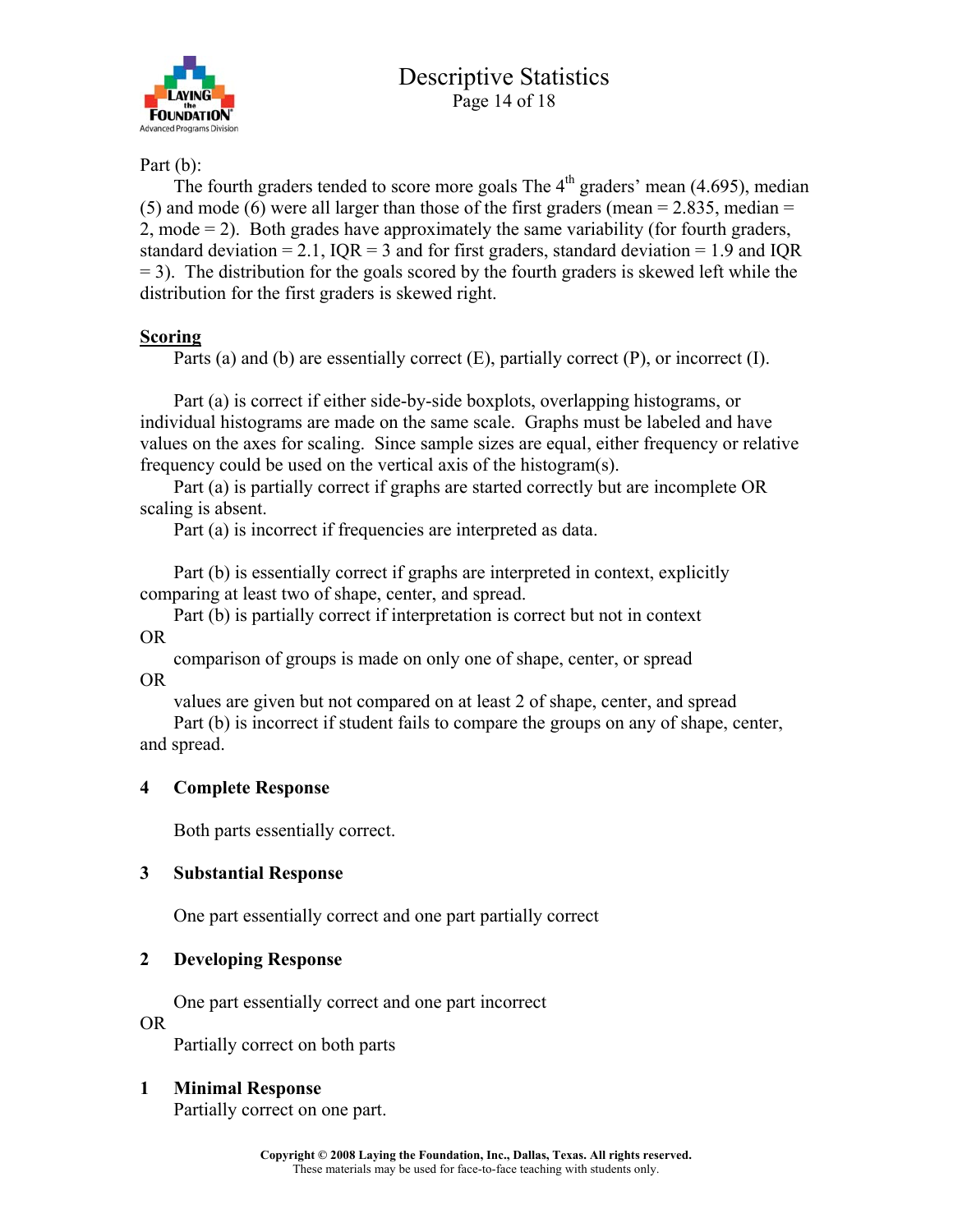

#### 2. Solution

#### Part (a):

70% of the students got 11 hours of sleep or less on the weekend retreat.

#### Part (b):

Since 25% of the students got 8.5 hours of sleep or less,  $Q1 = 8.5$  hours. Since 75% of the students got 11.5 hours of sleep or less,  $Q3 = 11.5$  hours. The IQR is  $Q_3 - Q_1 = 11.5 - 8.5 = 3$  hours.

#### Part (c):

The distribution is skewed to the left (five number summary is 0, 8.5, 10, 11.5, 15), so the mean is less than the median.

#### Scoring

Part (a) is either essentially correct (E) or incorrect (I). Parts (b) and (c) are either essentially correct  $(E)$ , partially correct  $(P)$ , or incorrect  $(I)$ .

Part (a) is incorrect if the values are interpreted without context or if the cumulative nature of the graph is not recognized (for example, if the student says that 70% of the students got 11 hours of sleep).

Part (b) is essentially correct if both Q1 and Q3 are found, the IQR is correctly calculated, and work is shown (on the graph) or an appropriate explanation is given.

Part (b) is partially correct if incorrect values are read from the plot but the explanation is correct.

Part (b) is incorrect if a numerical answer (including 3 hours) is given with no supporting work.

Part (c) is essentially correct if the student checks that the mean will be less than the median and states that this is because the distribution is skewed to the left.

Part (c) is partially correct if the student checks the correct space but has an incomplete explanation OR if the student checks the wrong space but states that the distribution is skewed to the left.

Part (c) is incorrect if the student checks the wrong space and gives no explanation or a wrong explanation.

#### 4 Complete Response

All parts essentially correct.

#### 3 Substantial Response

Two parts essentially correct and one part partially correct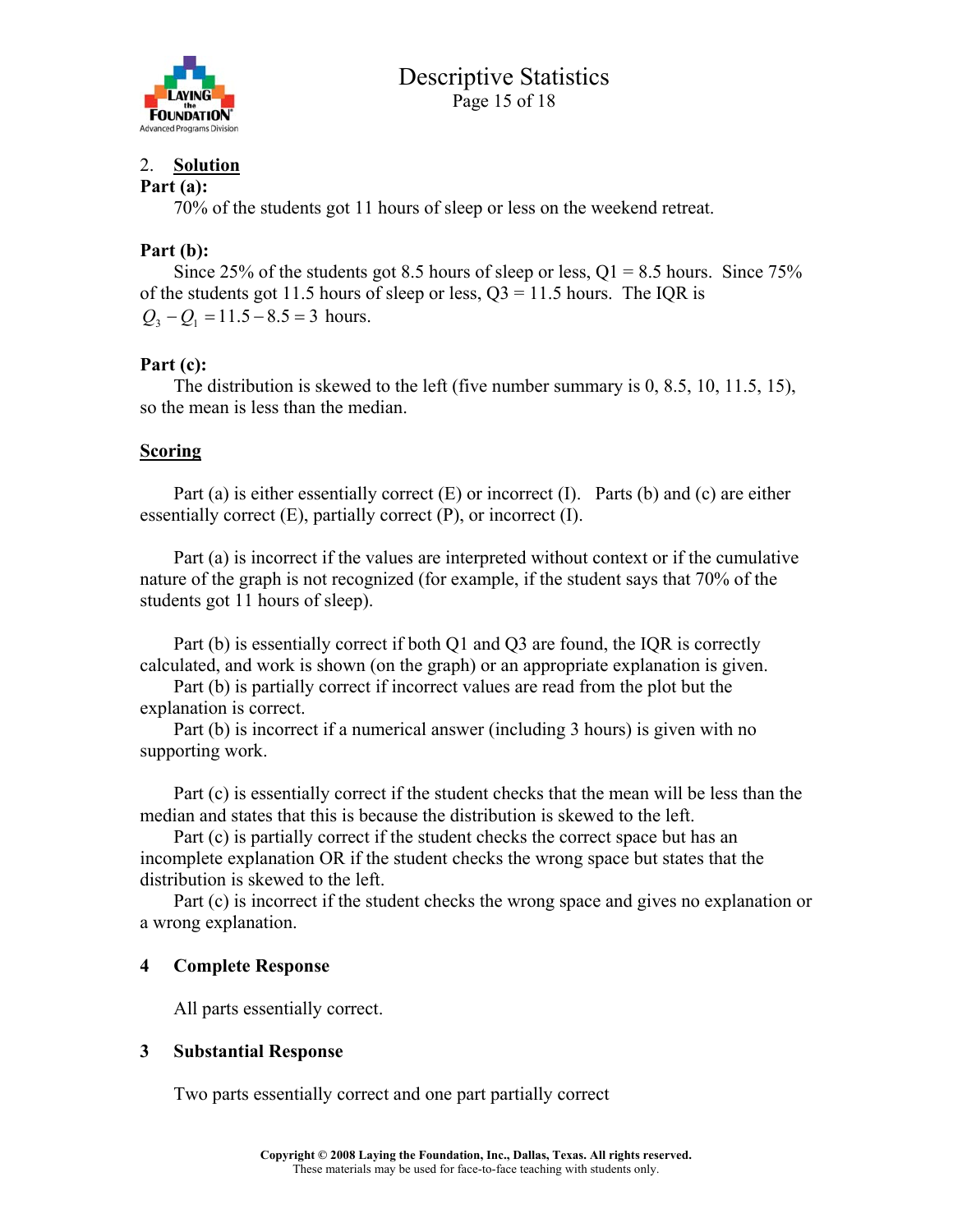

#### 2 Developing Response

Two parts essentially correct and no parts partially correct

OR

One part essentially correct and two parts partially correct

# 1 Minimal Response

One part essentially correct and either zero or one part partially correct

OR

No parts essentially correct and two parts partially correct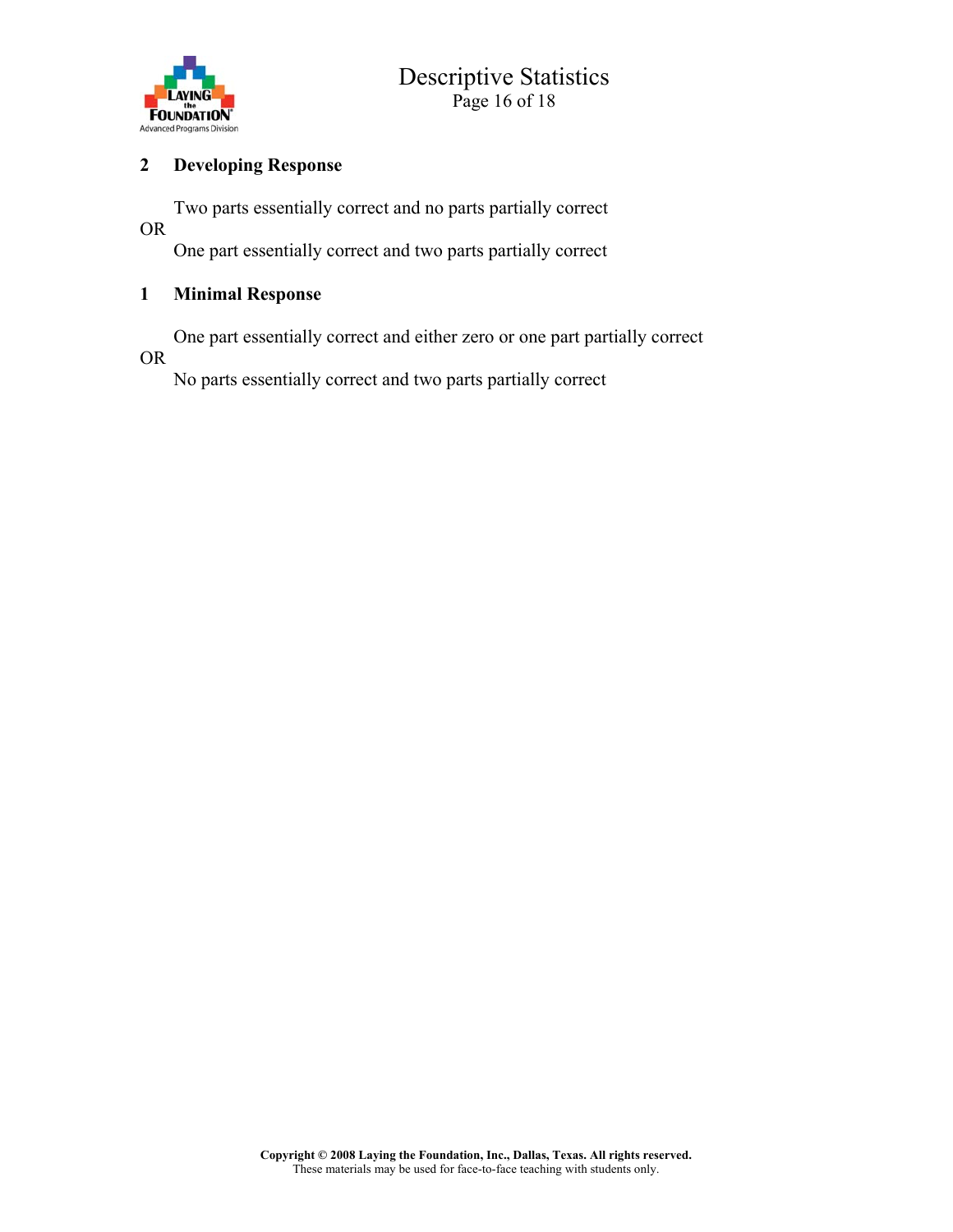

#### 3. Solution

#### Part (a):

$$
(\pounds1600)\left(\frac{1.27 \text{ euros}}{\pounds1}\right) + 325 \text{ euros} = 2357 \text{ euros}
$$

Part (b):

New mean = 
$$
(\pounds2025)\left(\frac{1.27 \text{ euros}}{\pounds1}\right) + 325 \text{ euros} = 2896.75 \text{ euros}
$$
  
New standard deviation =  $(\pounds475)\left(\frac{1.27 \text{ euros}}{\pounds1}\right) = 603.25 \text{ euros}$ 

#### Part (c):

Yes, there is at least one outlier in the salary distribution.  $1.5 IQR = (1.5)(1000) = 1500$  $IQR = Q_3 - Q_1 = 2250 - 1250 = 1000$ 

Outliers are below  $Q_1 - 1.5 IQR = 1250 - 1500 = -250$  or above

 $Q_3 + 1.5IQR = 2250 + 1500 = 3750$ . Since the maximum salary is 4500, which is greater than 3750, the maximum is an outlier.

#### **Scoring**

Part (a) is either essentially correct (E) or incorrect (I). Parts (b) and (c) are either essentially correct  $(E)$ , partially correct  $(P)$ , or incorrect  $(I)$ .

Part (a) is essentially correct if the correct answer is given and work is shown. Part (a) is incorrect if no work is shown.

Part (b) is essentially correct if both values are computed correctly and work is shown.

Part (b) is partially correct if only one of the two values is correctly calculated (with supporting work).

Part (b) is incorrect if neither value is computed correctly OR if no work is shown.

Part (c) is essentially correct if the student states that the max is an outlier AND supporting work is shown.

Part (c) is partially correct if the supporting work is correct but the student did not answer the question OR if the student answers the question but the explanation is incomplete.

Part (c) is incorrect if no explanation is given for the answer.

#### 4 Complete Response

All parts essentially correct.